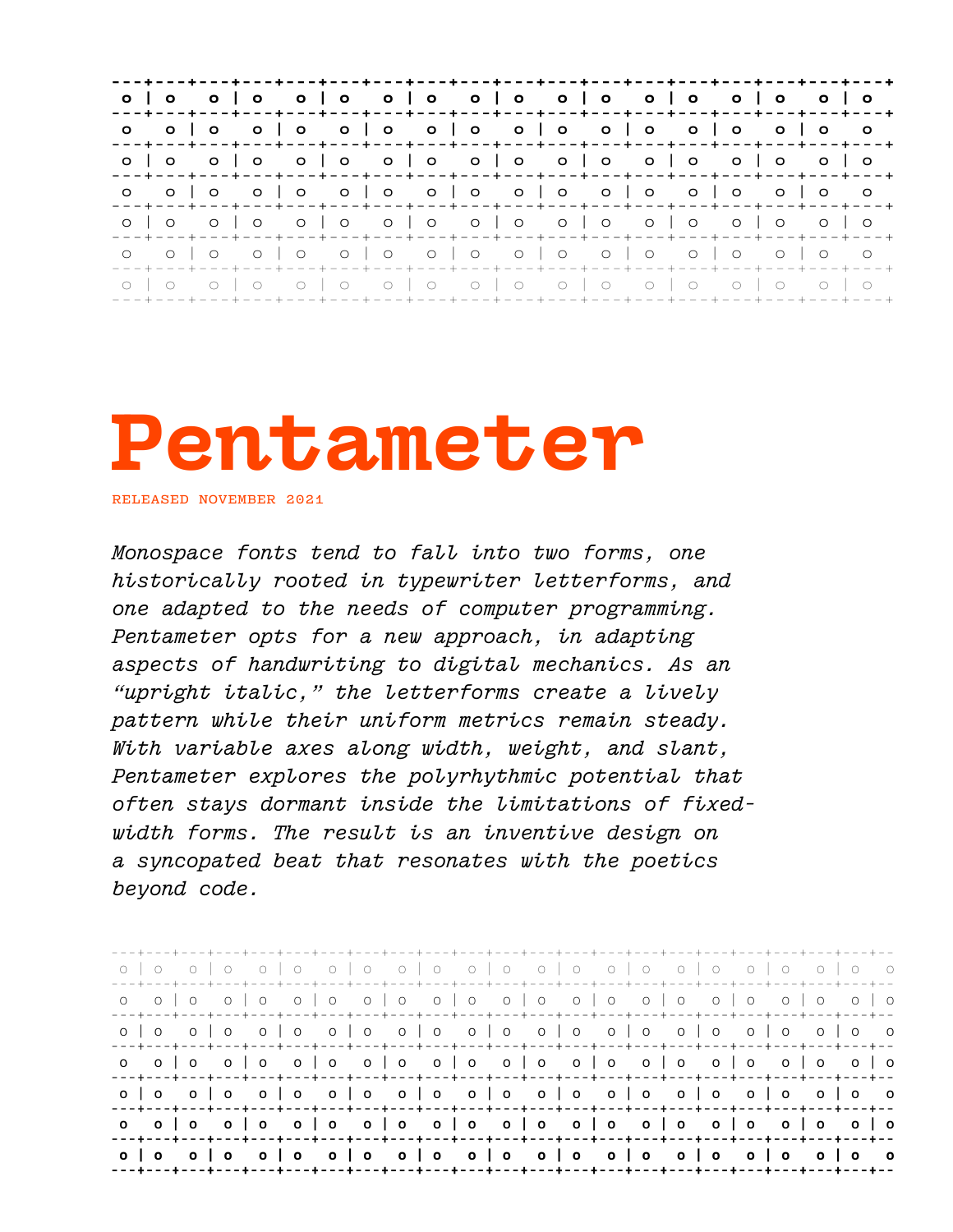# Leap Second

A leap second is a one-second adjustment that is occasionally applied to **Coordinated** Universal Time (UTC), to accommodate the difference between precise time International Atomic Time (TAI), as measured by atomic clocks) and imprecise observed solar time (UT1), which varies due to irregularities and long-term slowdown in the Earth's rotation. The leap second facility exists to provide this adjustment. Because the Earth's rotation varies in response to climatic and geological events,<sup>1</sup> UTC leap seconds are irregularly spaced and unpredictable. Insertion of each UTC leap second is usually decided about six months in advance by the International Earth Rotation and Reference Systems Service (IERS), to ensure that the difference between the UTC and UT1 readings will never exceed 0.9 seconds.<sup>2</sup>

1."IERS SCIENCE BACKGROUND". FRANKFURT AM MAIN: IERS. 2013. AR-CHIVED FROM THE ORIGINAL ON AUGUST 29, 2016. RETRIEVED AUGUST 6, 2016. 2. GAMBIS, DANIE (JANUARY 5, 2015)."BULLETIN C 49". PARIS: IERS. ARCHIVED FROM THE ORIGINAL ON MAY 30, 2015. RETRIEVED JANUARY 5, 2015.

| $\therefore$ Aquarius         | (Water)    | January 20          |        | - February 18  |            |  |  | 09 10 11 12 13 14 15 |  |
|-------------------------------|------------|---------------------|--------|----------------|------------|--|--|----------------------|--|
| $\cdot$ Pisces                | (Fish)     | February 19         |        | - March 20     |            |  |  | 16 17 18 19 20 21 22 |  |
| Aries :-                      | (Ram)      | March 21            |        | - April 19     |            |  |  | 23 24 25 26 27 28 29 |  |
| $\cdot$ Taurus                | (Bull)     | April 20            |        | - May 20       | <b>NOV</b> |  |  | 30 31 01 02 03 04 05 |  |
| – Gemini                      | (Twins)    | May 21              | $\sim$ | June 21        |            |  |  | 06 07 08 09 10 11 12 |  |
| $\therefore$ Cancer           | (Crab)     | June 22             |        | - Juby 22      |            |  |  | 13 14 15 16 17 18 19 |  |
| $\cdot$ Leo                   | (Lion)     | $Ju\overline{v}$ 23 |        | - August 22    |            |  |  | 20 21 22 23 24 25 26 |  |
| : Virgo                       | (Virgin)   | August 23           |        | - September 22 | DEC        |  |  | 27 28 29 30 01 02 03 |  |
| ÷ Libra                       | (Balance)  | September 23        | J.     | October 23     |            |  |  | 04 05 06 07 08 09 10 |  |
| $\therefore$ Scorpius         | (Scorpion) | October 24          | l      | November 21    |            |  |  | 11 12 13 14 15 16 17 |  |
| <i>: Sagittarius</i> (Archer) |            | November 22         | $\sim$ | December 21    |            |  |  | 18 19 20 21 22 23 24 |  |
| <i>: Capricornus</i> (Goat)   |            | December 22         | J,     | January 19     |            |  |  | 25 26 27 28 29 30 31 |  |

| SU | MO                                                                                                                                                                                                                                                               | πυ                                                                                                                                                                                                                                              | W.                                                                                                                                                                                                                         | ТH                                                                                                                                                                                                                                            | FR                                                                                                                                                                                                                                                         | <u>SA</u>                                                                                                                                                                                                                         |
|----|------------------------------------------------------------------------------------------------------------------------------------------------------------------------------------------------------------------------------------------------------------------|-------------------------------------------------------------------------------------------------------------------------------------------------------------------------------------------------------------------------------------------------|----------------------------------------------------------------------------------------------------------------------------------------------------------------------------------------------------------------------------|-----------------------------------------------------------------------------------------------------------------------------------------------------------------------------------------------------------------------------------------------|------------------------------------------------------------------------------------------------------------------------------------------------------------------------------------------------------------------------------------------------------------|-----------------------------------------------------------------------------------------------------------------------------------------------------------------------------------------------------------------------------------|
|    |                                                                                                                                                                                                                                                                  |                                                                                                                                                                                                                                                 |                                                                                                                                                                                                                            |                                                                                                                                                                                                                                               |                                                                                                                                                                                                                                                            | 01                                                                                                                                                                                                                                |
|    |                                                                                                                                                                                                                                                                  |                                                                                                                                                                                                                                                 |                                                                                                                                                                                                                            |                                                                                                                                                                                                                                               |                                                                                                                                                                                                                                                            | 08                                                                                                                                                                                                                                |
|    |                                                                                                                                                                                                                                                                  |                                                                                                                                                                                                                                                 |                                                                                                                                                                                                                            |                                                                                                                                                                                                                                               |                                                                                                                                                                                                                                                            | 15                                                                                                                                                                                                                                |
|    |                                                                                                                                                                                                                                                                  |                                                                                                                                                                                                                                                 |                                                                                                                                                                                                                            |                                                                                                                                                                                                                                               |                                                                                                                                                                                                                                                            | 22                                                                                                                                                                                                                                |
|    |                                                                                                                                                                                                                                                                  |                                                                                                                                                                                                                                                 |                                                                                                                                                                                                                            |                                                                                                                                                                                                                                               |                                                                                                                                                                                                                                                            | 29                                                                                                                                                                                                                                |
|    |                                                                                                                                                                                                                                                                  |                                                                                                                                                                                                                                                 |                                                                                                                                                                                                                            |                                                                                                                                                                                                                                               |                                                                                                                                                                                                                                                            | 05                                                                                                                                                                                                                                |
|    |                                                                                                                                                                                                                                                                  |                                                                                                                                                                                                                                                 |                                                                                                                                                                                                                            |                                                                                                                                                                                                                                               |                                                                                                                                                                                                                                                            | 12                                                                                                                                                                                                                                |
|    |                                                                                                                                                                                                                                                                  |                                                                                                                                                                                                                                                 |                                                                                                                                                                                                                            |                                                                                                                                                                                                                                               |                                                                                                                                                                                                                                                            | 19                                                                                                                                                                                                                                |
|    |                                                                                                                                                                                                                                                                  |                                                                                                                                                                                                                                                 |                                                                                                                                                                                                                            |                                                                                                                                                                                                                                               |                                                                                                                                                                                                                                                            | 26                                                                                                                                                                                                                                |
|    |                                                                                                                                                                                                                                                                  |                                                                                                                                                                                                                                                 |                                                                                                                                                                                                                            |                                                                                                                                                                                                                                               |                                                                                                                                                                                                                                                            | 05                                                                                                                                                                                                                                |
|    |                                                                                                                                                                                                                                                                  |                                                                                                                                                                                                                                                 |                                                                                                                                                                                                                            |                                                                                                                                                                                                                                               |                                                                                                                                                                                                                                                            | 12                                                                                                                                                                                                                                |
|    |                                                                                                                                                                                                                                                                  |                                                                                                                                                                                                                                                 |                                                                                                                                                                                                                            |                                                                                                                                                                                                                                               |                                                                                                                                                                                                                                                            | 19                                                                                                                                                                                                                                |
|    |                                                                                                                                                                                                                                                                  |                                                                                                                                                                                                                                                 |                                                                                                                                                                                                                            |                                                                                                                                                                                                                                               |                                                                                                                                                                                                                                                            | 26                                                                                                                                                                                                                                |
|    |                                                                                                                                                                                                                                                                  |                                                                                                                                                                                                                                                 |                                                                                                                                                                                                                            |                                                                                                                                                                                                                                               |                                                                                                                                                                                                                                                            | 02                                                                                                                                                                                                                                |
|    |                                                                                                                                                                                                                                                                  |                                                                                                                                                                                                                                                 |                                                                                                                                                                                                                            |                                                                                                                                                                                                                                               |                                                                                                                                                                                                                                                            | 09                                                                                                                                                                                                                                |
|    |                                                                                                                                                                                                                                                                  |                                                                                                                                                                                                                                                 |                                                                                                                                                                                                                            |                                                                                                                                                                                                                                               |                                                                                                                                                                                                                                                            | 16                                                                                                                                                                                                                                |
|    |                                                                                                                                                                                                                                                                  |                                                                                                                                                                                                                                                 |                                                                                                                                                                                                                            |                                                                                                                                                                                                                                               |                                                                                                                                                                                                                                                            | 23                                                                                                                                                                                                                                |
|    |                                                                                                                                                                                                                                                                  |                                                                                                                                                                                                                                                 |                                                                                                                                                                                                                            |                                                                                                                                                                                                                                               |                                                                                                                                                                                                                                                            | 30                                                                                                                                                                                                                                |
|    |                                                                                                                                                                                                                                                                  |                                                                                                                                                                                                                                                 |                                                                                                                                                                                                                            |                                                                                                                                                                                                                                               |                                                                                                                                                                                                                                                            | 07                                                                                                                                                                                                                                |
|    |                                                                                                                                                                                                                                                                  |                                                                                                                                                                                                                                                 |                                                                                                                                                                                                                            |                                                                                                                                                                                                                                               |                                                                                                                                                                                                                                                            | 14                                                                                                                                                                                                                                |
|    |                                                                                                                                                                                                                                                                  |                                                                                                                                                                                                                                                 |                                                                                                                                                                                                                            |                                                                                                                                                                                                                                               |                                                                                                                                                                                                                                                            | 21                                                                                                                                                                                                                                |
|    |                                                                                                                                                                                                                                                                  |                                                                                                                                                                                                                                                 |                                                                                                                                                                                                                            |                                                                                                                                                                                                                                               |                                                                                                                                                                                                                                                            | 28                                                                                                                                                                                                                                |
|    |                                                                                                                                                                                                                                                                  |                                                                                                                                                                                                                                                 |                                                                                                                                                                                                                            |                                                                                                                                                                                                                                               |                                                                                                                                                                                                                                                            | 04                                                                                                                                                                                                                                |
|    |                                                                                                                                                                                                                                                                  |                                                                                                                                                                                                                                                 |                                                                                                                                                                                                                            |                                                                                                                                                                                                                                               |                                                                                                                                                                                                                                                            | 11                                                                                                                                                                                                                                |
|    |                                                                                                                                                                                                                                                                  |                                                                                                                                                                                                                                                 |                                                                                                                                                                                                                            |                                                                                                                                                                                                                                               |                                                                                                                                                                                                                                                            | 18                                                                                                                                                                                                                                |
|    |                                                                                                                                                                                                                                                                  |                                                                                                                                                                                                                                                 |                                                                                                                                                                                                                            |                                                                                                                                                                                                                                               |                                                                                                                                                                                                                                                            | 25                                                                                                                                                                                                                                |
|    |                                                                                                                                                                                                                                                                  |                                                                                                                                                                                                                                                 |                                                                                                                                                                                                                            |                                                                                                                                                                                                                                               |                                                                                                                                                                                                                                                            | 02                                                                                                                                                                                                                                |
|    |                                                                                                                                                                                                                                                                  |                                                                                                                                                                                                                                                 |                                                                                                                                                                                                                            |                                                                                                                                                                                                                                               |                                                                                                                                                                                                                                                            | 09                                                                                                                                                                                                                                |
|    |                                                                                                                                                                                                                                                                  |                                                                                                                                                                                                                                                 |                                                                                                                                                                                                                            |                                                                                                                                                                                                                                               |                                                                                                                                                                                                                                                            | 16                                                                                                                                                                                                                                |
|    |                                                                                                                                                                                                                                                                  |                                                                                                                                                                                                                                                 |                                                                                                                                                                                                                            |                                                                                                                                                                                                                                               |                                                                                                                                                                                                                                                            | 23                                                                                                                                                                                                                                |
|    |                                                                                                                                                                                                                                                                  |                                                                                                                                                                                                                                                 |                                                                                                                                                                                                                            |                                                                                                                                                                                                                                               |                                                                                                                                                                                                                                                            | 30                                                                                                                                                                                                                                |
|    |                                                                                                                                                                                                                                                                  |                                                                                                                                                                                                                                                 |                                                                                                                                                                                                                            |                                                                                                                                                                                                                                               |                                                                                                                                                                                                                                                            | 06                                                                                                                                                                                                                                |
|    |                                                                                                                                                                                                                                                                  |                                                                                                                                                                                                                                                 |                                                                                                                                                                                                                            |                                                                                                                                                                                                                                               |                                                                                                                                                                                                                                                            | 13                                                                                                                                                                                                                                |
|    |                                                                                                                                                                                                                                                                  |                                                                                                                                                                                                                                                 |                                                                                                                                                                                                                            |                                                                                                                                                                                                                                               |                                                                                                                                                                                                                                                            | 20                                                                                                                                                                                                                                |
|    | 22                                                                                                                                                                                                                                                               |                                                                                                                                                                                                                                                 |                                                                                                                                                                                                                            |                                                                                                                                                                                                                                               |                                                                                                                                                                                                                                                            | $\overline{27}$                                                                                                                                                                                                                   |
|    |                                                                                                                                                                                                                                                                  |                                                                                                                                                                                                                                                 |                                                                                                                                                                                                                            |                                                                                                                                                                                                                                               |                                                                                                                                                                                                                                                            | 03                                                                                                                                                                                                                                |
|    |                                                                                                                                                                                                                                                                  | 06                                                                                                                                                                                                                                              |                                                                                                                                                                                                                            |                                                                                                                                                                                                                                               | 09                                                                                                                                                                                                                                                         | 10                                                                                                                                                                                                                                |
| 11 | 12                                                                                                                                                                                                                                                               | 13                                                                                                                                                                                                                                              | 14                                                                                                                                                                                                                         | 15                                                                                                                                                                                                                                            | 16                                                                                                                                                                                                                                                         | 17                                                                                                                                                                                                                                |
| 18 | 19                                                                                                                                                                                                                                                               | 20                                                                                                                                                                                                                                              | $\overline{21}$                                                                                                                                                                                                            | 22                                                                                                                                                                                                                                            | 23                                                                                                                                                                                                                                                         | 24                                                                                                                                                                                                                                |
| 25 | 26                                                                                                                                                                                                                                                               | 27                                                                                                                                                                                                                                              | 28                                                                                                                                                                                                                         | 29                                                                                                                                                                                                                                            | 30                                                                                                                                                                                                                                                         | 01                                                                                                                                                                                                                                |
| 02 | $\overline{03}$                                                                                                                                                                                                                                                  | $\Theta$ 4                                                                                                                                                                                                                                      | 05                                                                                                                                                                                                                         | 06                                                                                                                                                                                                                                            | 07                                                                                                                                                                                                                                                         | 08                                                                                                                                                                                                                                |
|    | 10                                                                                                                                                                                                                                                               | 11                                                                                                                                                                                                                                              | 12                                                                                                                                                                                                                         | 13                                                                                                                                                                                                                                            | 14                                                                                                                                                                                                                                                         | 15                                                                                                                                                                                                                                |
| 16 | 17                                                                                                                                                                                                                                                               | 18                                                                                                                                                                                                                                              | 19                                                                                                                                                                                                                         | 20                                                                                                                                                                                                                                            | 21                                                                                                                                                                                                                                                         | 22                                                                                                                                                                                                                                |
| 23 | 24                                                                                                                                                                                                                                                               | 25                                                                                                                                                                                                                                              | 26                                                                                                                                                                                                                         | 27                                                                                                                                                                                                                                            | 28                                                                                                                                                                                                                                                         | 29                                                                                                                                                                                                                                |
| 30 | 31                                                                                                                                                                                                                                                               | 01                                                                                                                                                                                                                                              | 02                                                                                                                                                                                                                         | 03                                                                                                                                                                                                                                            | 04                                                                                                                                                                                                                                                         | 05                                                                                                                                                                                                                                |
| 06 | 07                                                                                                                                                                                                                                                               | 08                                                                                                                                                                                                                                              | 09                                                                                                                                                                                                                         | 10                                                                                                                                                                                                                                            | 11                                                                                                                                                                                                                                                         | 12                                                                                                                                                                                                                                |
| 13 | 14                                                                                                                                                                                                                                                               | 15                                                                                                                                                                                                                                              | 16                                                                                                                                                                                                                         | 17                                                                                                                                                                                                                                            | 18                                                                                                                                                                                                                                                         | 19                                                                                                                                                                                                                                |
|    | 21                                                                                                                                                                                                                                                               |                                                                                                                                                                                                                                                 |                                                                                                                                                                                                                            |                                                                                                                                                                                                                                               |                                                                                                                                                                                                                                                            | 26                                                                                                                                                                                                                                |
| 27 | 28                                                                                                                                                                                                                                                               | 29                                                                                                                                                                                                                                              | 30                                                                                                                                                                                                                         | 01                                                                                                                                                                                                                                            | 02                                                                                                                                                                                                                                                         | 03                                                                                                                                                                                                                                |
| 04 | 05                                                                                                                                                                                                                                                               | 06                                                                                                                                                                                                                                              | 07                                                                                                                                                                                                                         | 08                                                                                                                                                                                                                                            | 09                                                                                                                                                                                                                                                         | 10                                                                                                                                                                                                                                |
| 11 | 12                                                                                                                                                                                                                                                               | 13                                                                                                                                                                                                                                              | 14                                                                                                                                                                                                                         | 15                                                                                                                                                                                                                                            | 16                                                                                                                                                                                                                                                         | 17                                                                                                                                                                                                                                |
| 18 | 19                                                                                                                                                                                                                                                               | 20                                                                                                                                                                                                                                              | 21                                                                                                                                                                                                                         | 22                                                                                                                                                                                                                                            | 23                                                                                                                                                                                                                                                         | 24                                                                                                                                                                                                                                |
|    | 26<br>02<br>09<br>16<br>23<br>30<br>06<br>13<br>20<br>27<br>06<br>13<br>20<br>27<br>03<br>10<br>17<br>24<br>01<br>08<br>15<br>22<br>29<br>05<br>12<br>19<br>26<br>03<br>10<br>17<br>24<br>31<br>07<br>14<br>21<br>28<br>$\overline{0}4$<br>$\overline{09}$<br>20 | 27<br>03<br>10<br><u>17</u><br>24<br>31<br>07<br>14<br>21<br>28<br>07<br>14<br>21<br>28<br>04<br>11<br>18<br>25<br>02<br>09<br><u>16</u><br>23<br>30<br>06<br>13<br>20<br>27<br>$\overline{0}4$<br>11<br>18<br>25<br>01<br>08<br>15<br>29<br>05 | 28<br>04<br>11<br>18<br>25<br>01<br>08<br>15<br>22<br>01<br>08<br>15<br>22<br>29<br>05<br>12<br>19<br>26<br>03<br>10<br>17<br>24<br>31<br>07<br>14<br>21<br>28<br>05<br>12<br>19<br>26<br>02<br>09<br>16<br>23<br>30<br>22 | 29<br>05<br>12<br>19<br>26<br>02<br>09<br>16<br>23<br>02<br>09<br>16<br>23<br>30<br>06<br>13<br>20<br>27<br>04<br>11<br>18<br>25<br>01<br>08<br>15<br>22<br>29<br>06<br>13<br>20<br>27<br>03<br>10<br>17<br>24<br>31<br>$\overline{0}7$<br>23 | 30<br>06<br>13<br>20<br>27<br>03<br>10<br>17<br>24<br>03<br>10<br>17<br>24<br>31<br>07<br>14<br>$\overline{21}$<br>28<br>05<br>12<br>19<br>26<br>02<br>09<br>16<br>23<br>30<br>07<br>14<br>$\overline{21}$<br>28<br>04<br>11<br>18<br>25<br>01<br>08<br>24 | 31<br>07<br>14<br>21<br>28<br>04<br>11<br>18<br>25<br>04<br>11<br><b>18</b><br>25<br>01<br>08<br>15<br>22<br>29<br>06<br>13<br>20<br>27<br>03<br>10<br>17<br>24<br>01<br>08<br>15<br>22<br>29<br>05<br>12<br>19<br>26<br>02<br>25 |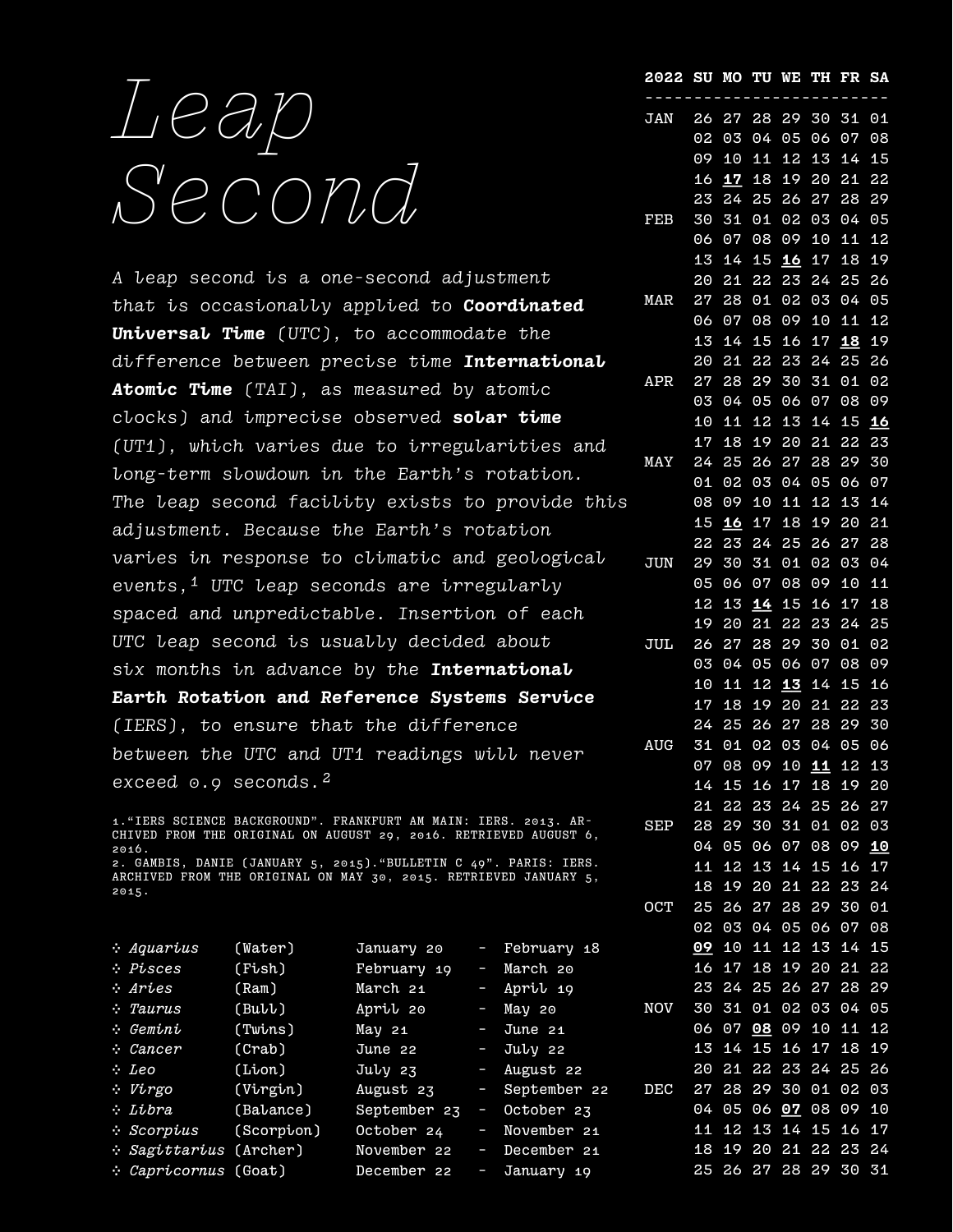PENTAMETER CONDENSED & PENTAMETER CONDENSED ITALIC

AgAgAgAgAgAgAg AgAgAgAgAgAgAg

#### PENTAMETER & PENTAMETER ITALIC

AgAgAgAgAgAgAg AgAgAgAgAgAgAg

PENTAMETER WIDE & PENTAMETER WIDE ITALIC

AgAgAgAgAgAgAg AgAgAgAgAgAgAg

#### PENTAMETER VF

 $\boldsymbol{nn}$ n $\boldsymbol{n}$ n $\boldsymbol{n}$ n $\boldsymbol{n}$ n $\boldsymbol{n}$ 

3 AXES

WIDTH<sub></sub> [75–125]

WEIGHT [100–700]

SLANT [0–100]

42 STYLES 7 WEIGHTS 3 WIDTHS ROMAN & ITALIC

**WIDTHS** 

CONDENSED NORMAL WIDE

WEIGHTS

BOLD SEMIBOLD MEDIUM REGULAR LIGHT EXTRA LIGHT THIN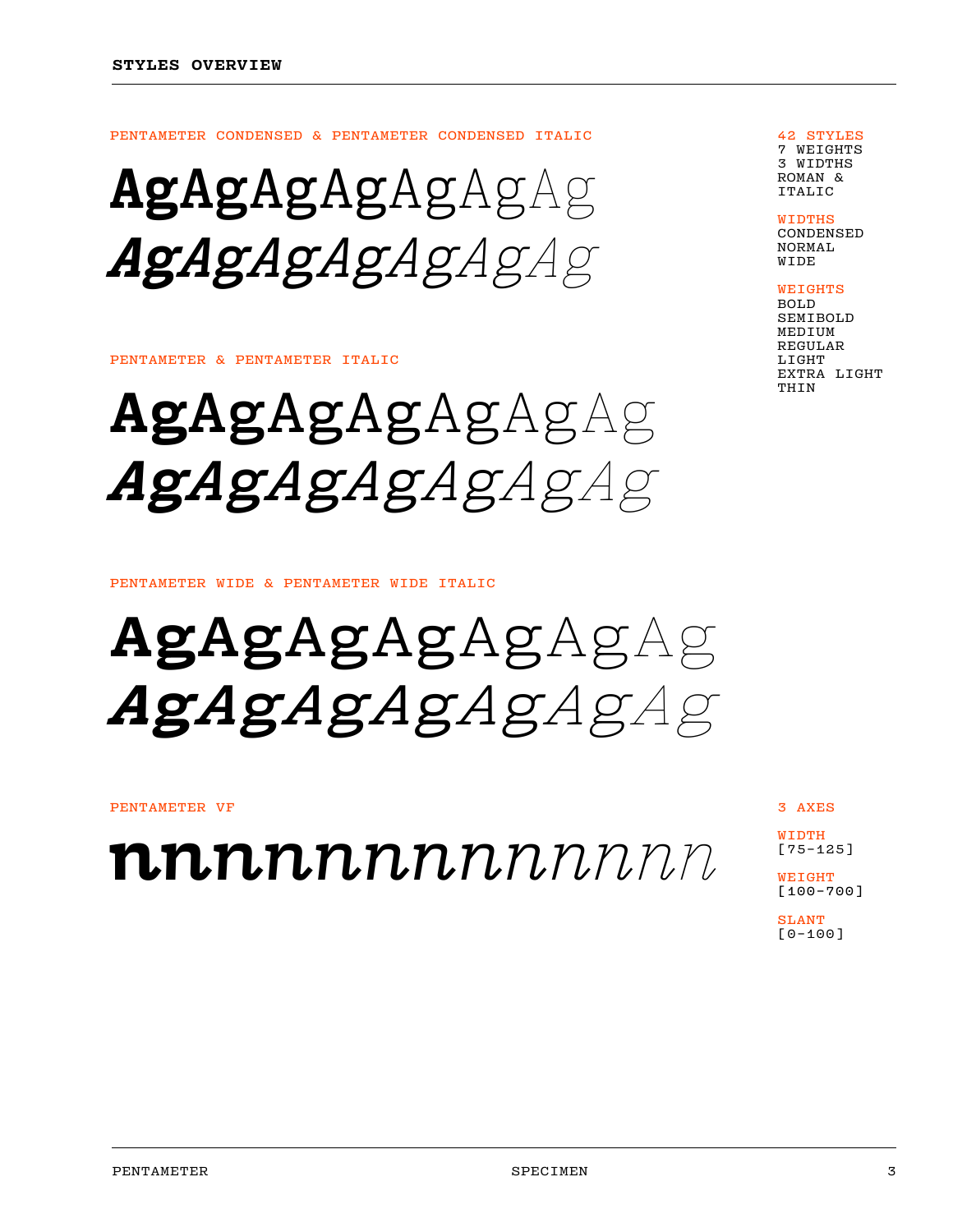New mechamanual handmade monospace New mechamanual handmade monospace New mechamanual handmade monospace New mechamanual handmade monospace New mechamanual handmade monospace New mechamanual handmade monospace New mechamanual handmade monospace

**CONDENSED** BOLD WIDTH:75 WEIGHT:700

CONDENSED SEMIBOLD WIDTH:75 WEIGHT:600

CONDENSED MEDIUM WIDTH:75 WEIGHT:500

**CONDENSED** REGULAR WIDTH:75 WEIGHT:400

CONDENSED LIGHT WIDTH:75 WEIGHT:300

CONDENSED EXTRA LIGHT WIDTH:75 WEIGHT:200

CONDENSED THIN WIDTH:75 WEIGHT:100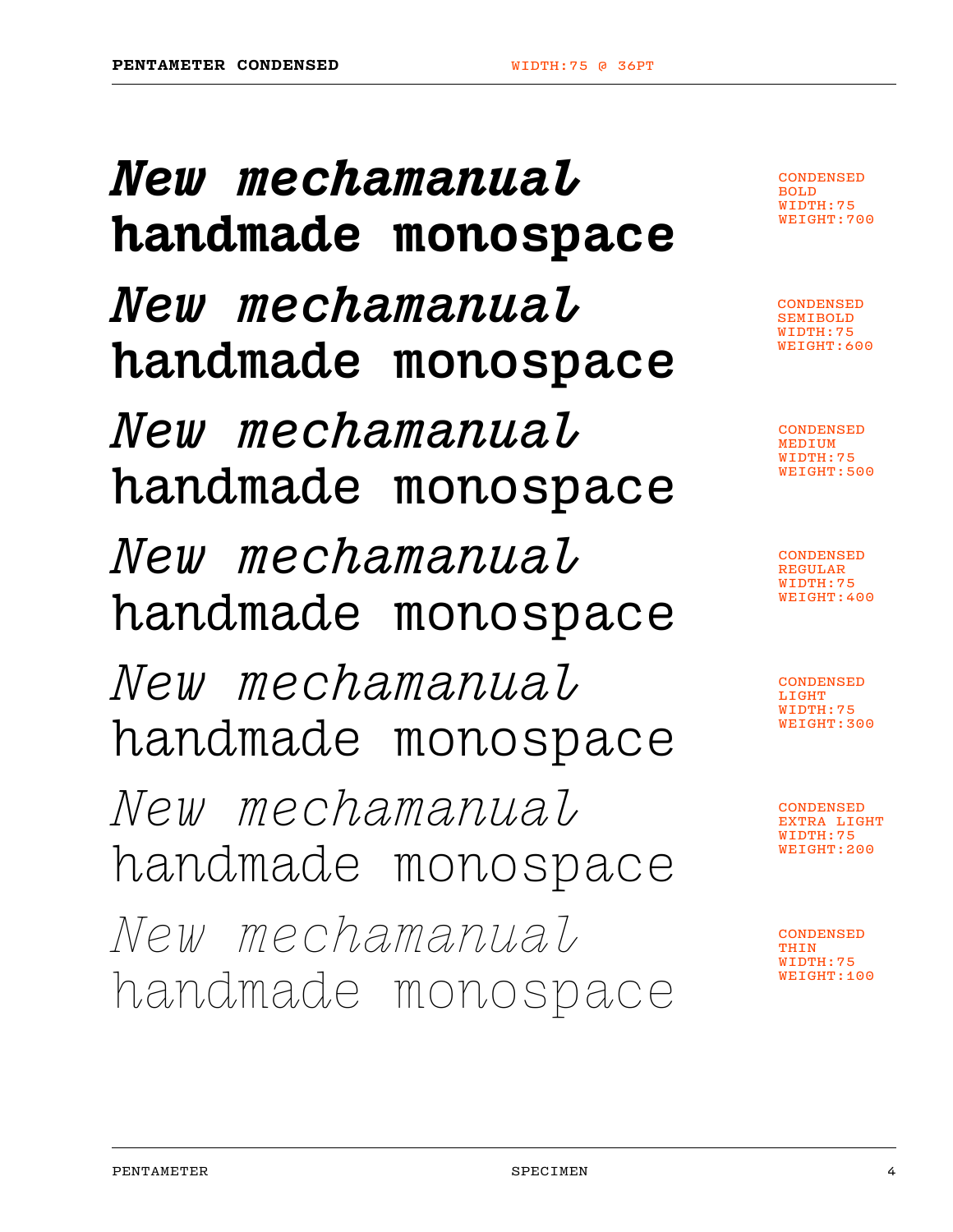#### CONDENSED BOLD

We live in a typographic wonderland. Typographers have more typefaces to choose from than ever before, and computers make setting type easier than ever. The truth is, if you're using a good typesetting application and you

#### CONDENSED SEMIBOLD

We live in a typographic wonderland. Typographers have more typefaces to choose from than ever before, and computers make setting type easier than ever. The truth is, if you're using a good typesetting application and you

# CONDENSED MEDIUM

We live in a typographic wonderland. Typographers have more typefaces to choose from than ever before, and computers make setting type easier than ever. The truth is, if you're using a good typesetting application and you

# CONDENSED REGULAR

We live in a typographic wonderland. Typographers have more typefaces to choose from than ever before, and computers make setting type easier than ever. The truth is, if you're using a good typesetting application and you

# CONDENSED LIGHT

We live in a typographic wonderland. Typographers have more typefaces to choose from than ever before, and computers make setting type easier than ever. The truth is, if you're using a good typesetting application and you

# CONDENSED EXTRA LIGHT

We live in a typographic wonderland. Typographers have more typefaces to choose from than ever before, and computers make setting type easier than ever. The truth is, if you're using a good typesetting application and you

#### CONDENSED BOLD ITALIC

We live in a typographic wonderland. Typographers have more typefaces to choose from than ever before, and computers make setting type easier than ever. The truth is, if you're using a good typesetting application and you

#### CONDENSED SEMIBOLD ITALIC

We live in a typographic wonderland. Typographers have more typefaces to choose from than ever before, and computers make setting type easier than ever. The truth is, if you're using a good typesetting application and you

### CONDENSED MEDIUM ITALIC

We live in a typographic wonderland. Typographers have more typefaces to choose from than ever before, and computers make setting type easier than ever. The truth is, if you're using a good typesetting application and you

### CONDENSED REGULAR ITALIC

We live in a typographic wonderland. Typographers have more typefaces to choose from than ever before, and computers make setting type easier than ever. The truth is, if you're using a good typesetting application and you

# CONDENSED LIGHT ITALIC

We live in a typographic wonderland. Typographers have more typefaces to choose from than ever before, and computers make setting type easier than ever. The truth is, if you're using a good typesetting application and you

# CONDENSED EXTRA LIGHT ITALIC

We live in a typographic wonderland. Typographers have more typefaces to choose from than ever before, and computers make setting type easier than ever. The truth is, if you're using a good typesetting application and you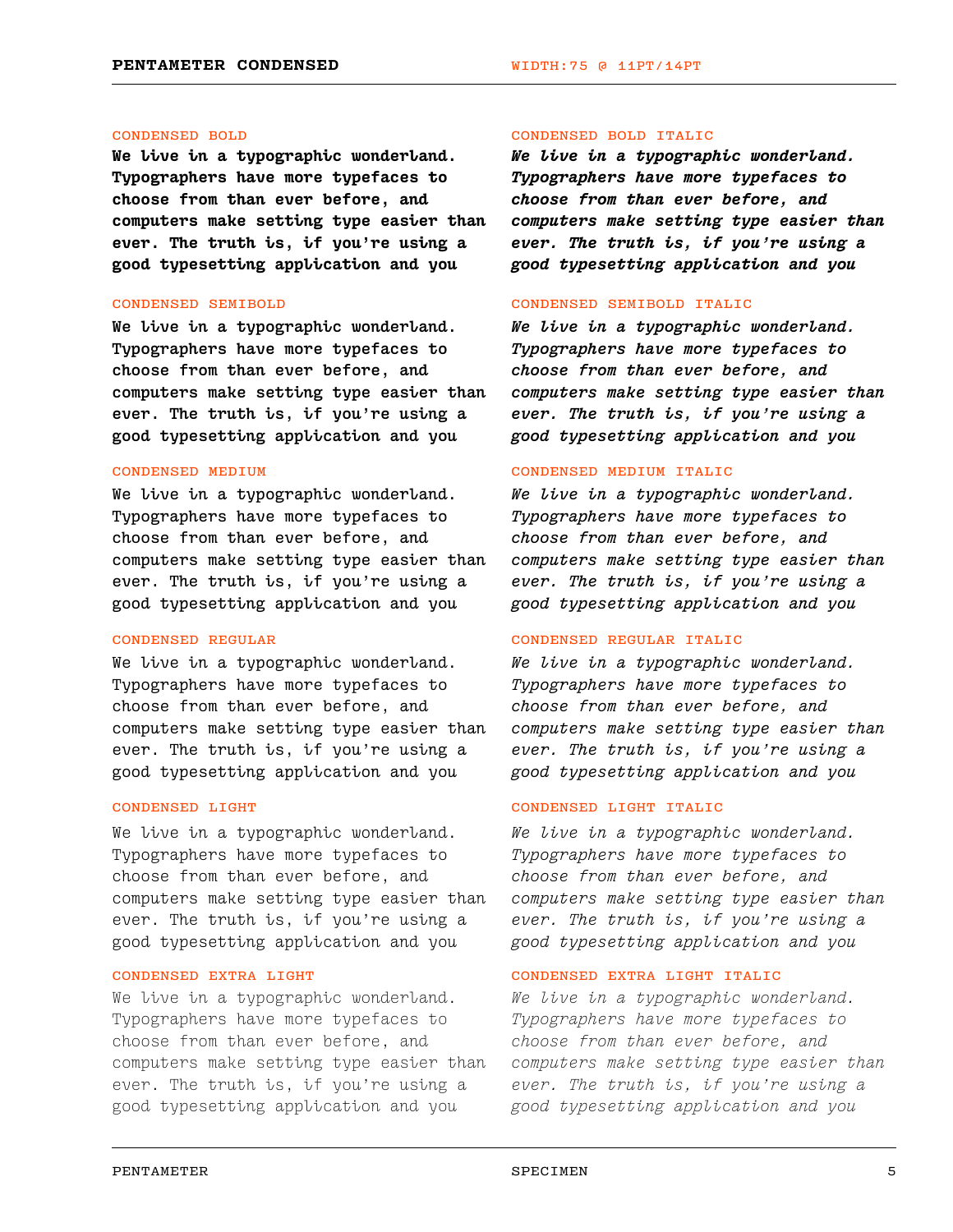| Syncopated color<br>italicization | <b>BOLD</b><br>WIDTH:100<br>WEIGHT: 700    |
|-----------------------------------|--------------------------------------------|
| Syncopated color<br>italicization | SEMIBOLD<br>WIDTH:100<br><b>WEIGHT:600</b> |
| Syncopated color<br>italicization | MEDIUM<br>WIDTH:100<br>WEIGHT: 500         |
| Syncopated color<br>italicization | <b>REGULAR</b><br>WIDTH:100<br>WEIGHT: 400 |
| Syncopated color<br>italicization | LIGHT<br>WIDTH:100<br>WEIGHT: 300          |
| Syncopated color<br>italicization | TRA LIGHT<br>WIDTH:100<br>WEIGHT: 200      |
| Syncopated color<br>italicization | THIN<br>DTH:100<br>WEIGHT:100              |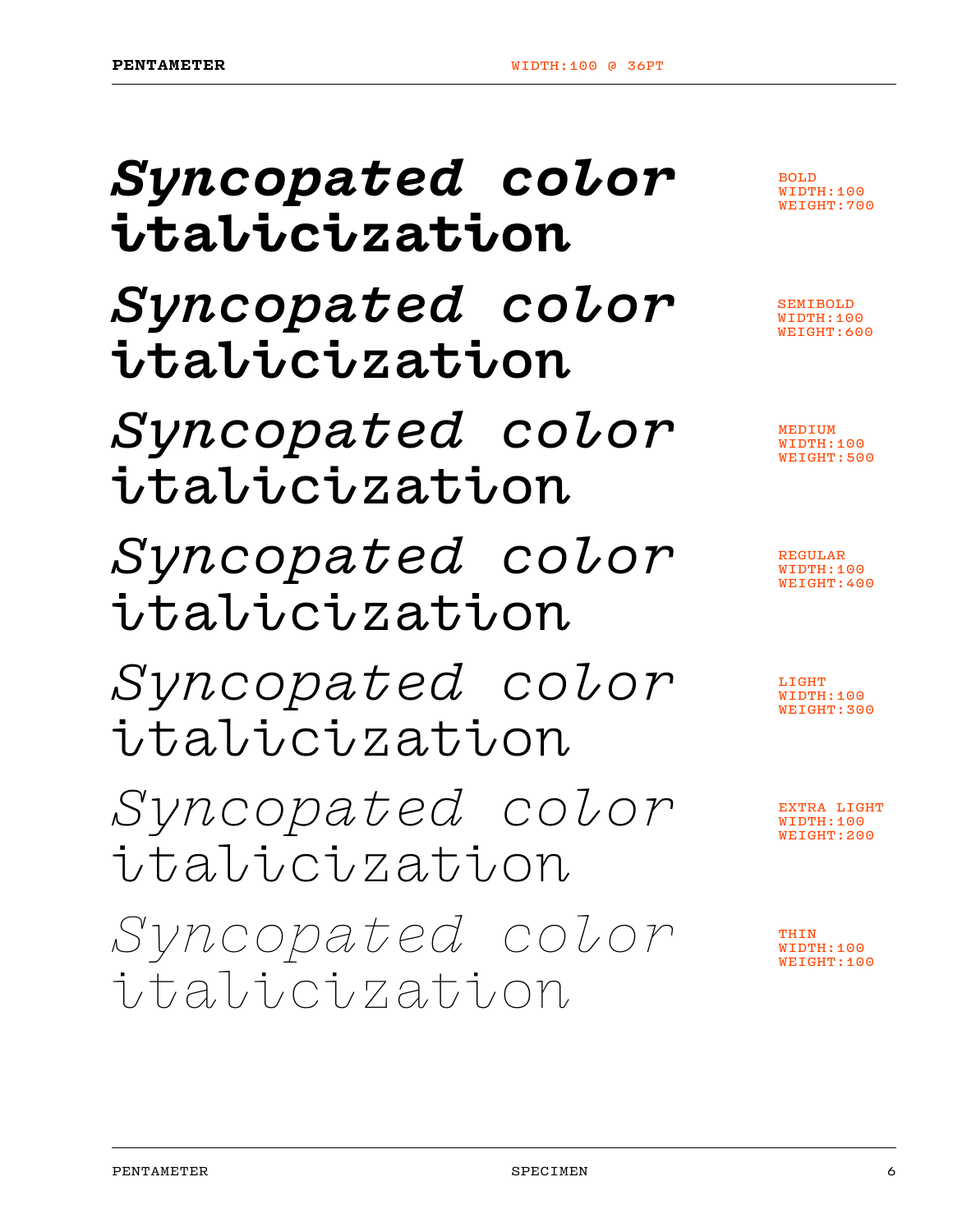# BOLD

We live in a typographic wonderland. Typographers have more typefaces to choose from than ever before, and computers make setting type easier than ever. The truth is, if you're using a

#### SEMIBOLD

We live in a typographic wonderland. Typographers have more typefaces to choose from than ever before, and computers make setting type easier than ever. The truth is, if you're using a

### MEDIUM

We live in a typographic wonderland. Typographers have more typefaces to choose from than ever before, and computers make setting type easier than ever. The truth is, if you're using a

# REGULAR

We live in a typographic wonderland. Typographers have more typefaces to choose from than ever before, and computers make setting type easier than ever. The truth is, if you're using a

#### LIGHT

We live in a typographic wonderland. Typographers have more typefaces to choose from than ever before, and computers make setting type easier than ever. The truth is, if you're using a

# EXTRA LIGHT

We live in a typographic wonderland. Typographers have more typefaces to choose from than ever before, and computers make setting type easier than ever. The truth is, if you're using a

### BOLD ITALIC

We live in a typographic wonderland. Typographers have more typefaces to choose from than ever before, and computers make setting type easier than ever. The truth is, if you're using a

#### SEMIBOLD ITALIC

We live in a typographic wonderland. Typographers have more typefaces to choose from than ever before, and computers make setting type easier than ever. The truth is, if you're using a

### MEDIUM ITALIC

We live in a typographic wonderland. Typographers have more typefaces to choose from than ever before, and computers make setting type easier than ever. The truth is, if you're using a

# REGULAR ITALIC

We live in a typographic wonderland. Typographers have more typefaces to choose from than ever before, and computers make setting type easier than ever. The truth is, if you're using a

# LIGHT ITALIC

We live in a typographic wonderland. Typographers have more typefaces to choose from than ever before, and computers make setting type easier than ever. The truth is, if you're using a

# EXTRA LIGHT ITALIC

We live in a typographic wonderland. Typographers have more typefaces to choose from than ever before, and computers make setting type easier than ever. The truth is, if you're using a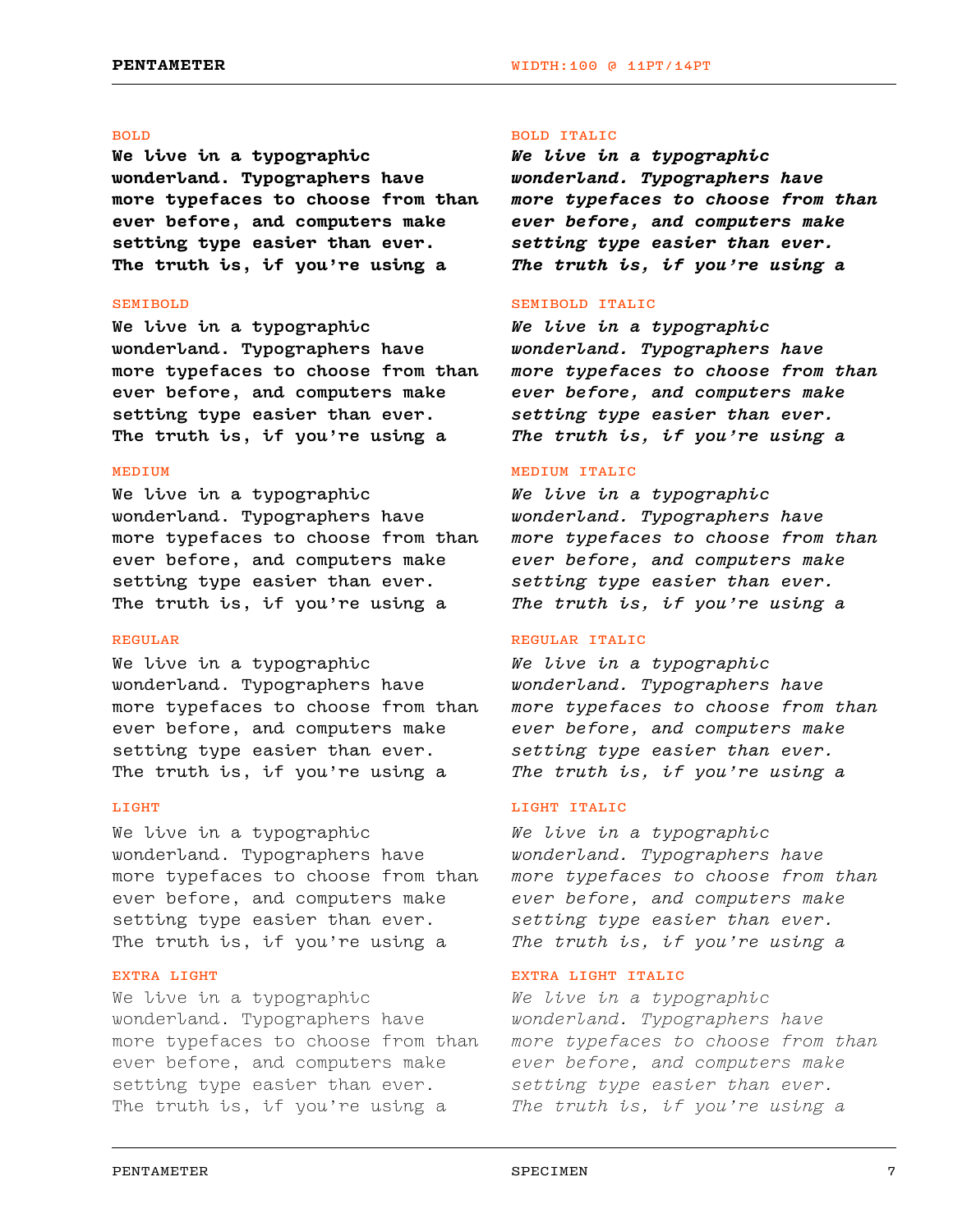# Technopoetics pizzicato clicks Technopoetics pizzicato clicks Technopoetics pizzicato clicks Technopoetics pizzicato clicks Technopoetics pizzicato clicks Technopoetics pizzicato clicks Technopoetics pizzicato clicks

WIDE BOLD WIDTH:125 WEIGHT:700

WIDE SEMIBOLD WIDTH:125 WEIGHT:600

WIDE MEDIUM WIDTH:125 WEIGHT:500

WIDE REGULAR WIDTH:125 WEIGHT:400

WIDE LIGHT WIDTH:125 WEIGHT:300

WIDE EXTRA LIGHT WIDTH:125 WEIGHT:200

WIDE THIN WIDTH:125 WEIGHT:100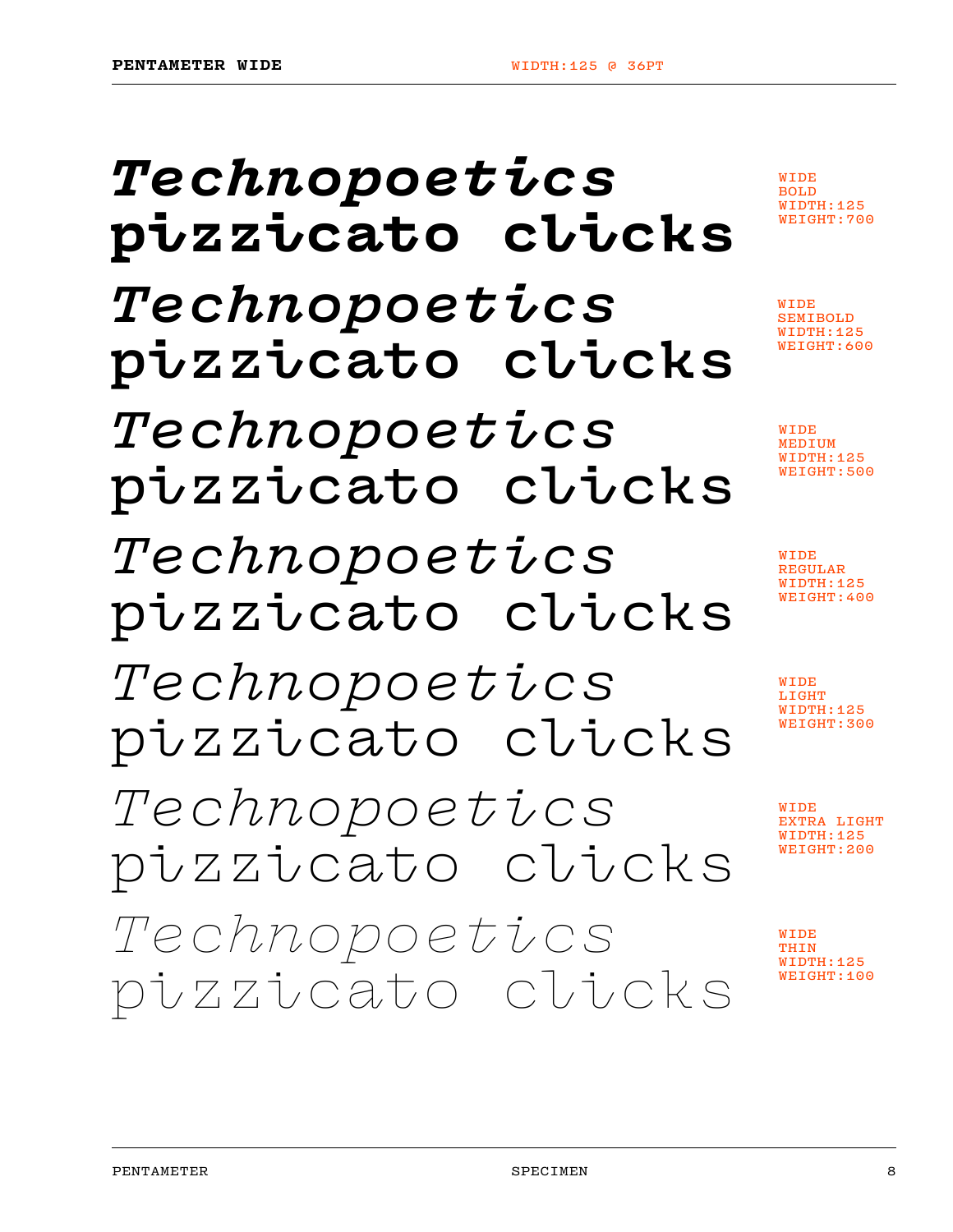#### WIDE BOLD

We live in a typographic wonderland. Typographers have more typefaces to choose from than ever before, and computers make setting type easier than ever. The truth is, if you're using

#### WIDE SEMIBOLD

We live in a typographic wonderland. Typographers have more typefaces to choose from than ever before, and computers make setting type easier than ever. The truth is, if you're using a

# WIDE MEDIUM

We live in a typographic wonderland. Typographers have more typefaces to choose from than ever before, and computers make setting type easier than ever. The truth is, if you're using

# WIDE REGULAR

We live in a typographic wonderland. Typographers have more typefaces to choose from than ever before, and computers make setting type easier than ever. The truth is, if you're using

#### WIDE LIGHT

We live in a typographic wonderland. Typographers have more typefaces to choose from than ever before, and computers make setting type easier than ever. The truth is, if you're using a

# WIDE EXTRA LIGHT

We live in a typographic wonderland. Typographers have more typefaces to choose from than ever before, and computers make setting type easier than ever. The truth is, if you're using

#### WIDE BOLD ITALIC

We live in a typographic wonderland. Typographers have more typefaces to choose from than ever before, and computers make setting type easier than ever. The truth is, if you're using a

#### WIDE SEMIBOLD ITALIC

We live in a typographic wonderland. Typographers have more typefaces to choose from than ever before, and computers make setting type easier than ever. The truth is, if you're using a

### WIDE MEDIUM ITALIC

We live in a typographic wonderland. Typographers have more typefaces to choose from than ever before, and computers make setting type easier than ever. The truth is, if you're using a

# WIDE REGULAR ITALIC

We live in a typographic wonderland. Typographers have more typefaces to choose from than ever before, and computers make setting type easier than ever. The truth is, if you're using a

# WIDE LIGHT ITALIC

We live in a typographic wonderland. Typographers have more typefaces to choose from than ever before, and computers make setting type easier than ever. The truth is, if you're using a

# WIDE EXTRA LIGHT ITALIC

We live in a typographic wonderland. Typographers have more typefaces to choose from than ever before, and computers make setting type easier than ever. The truth is, if you're using a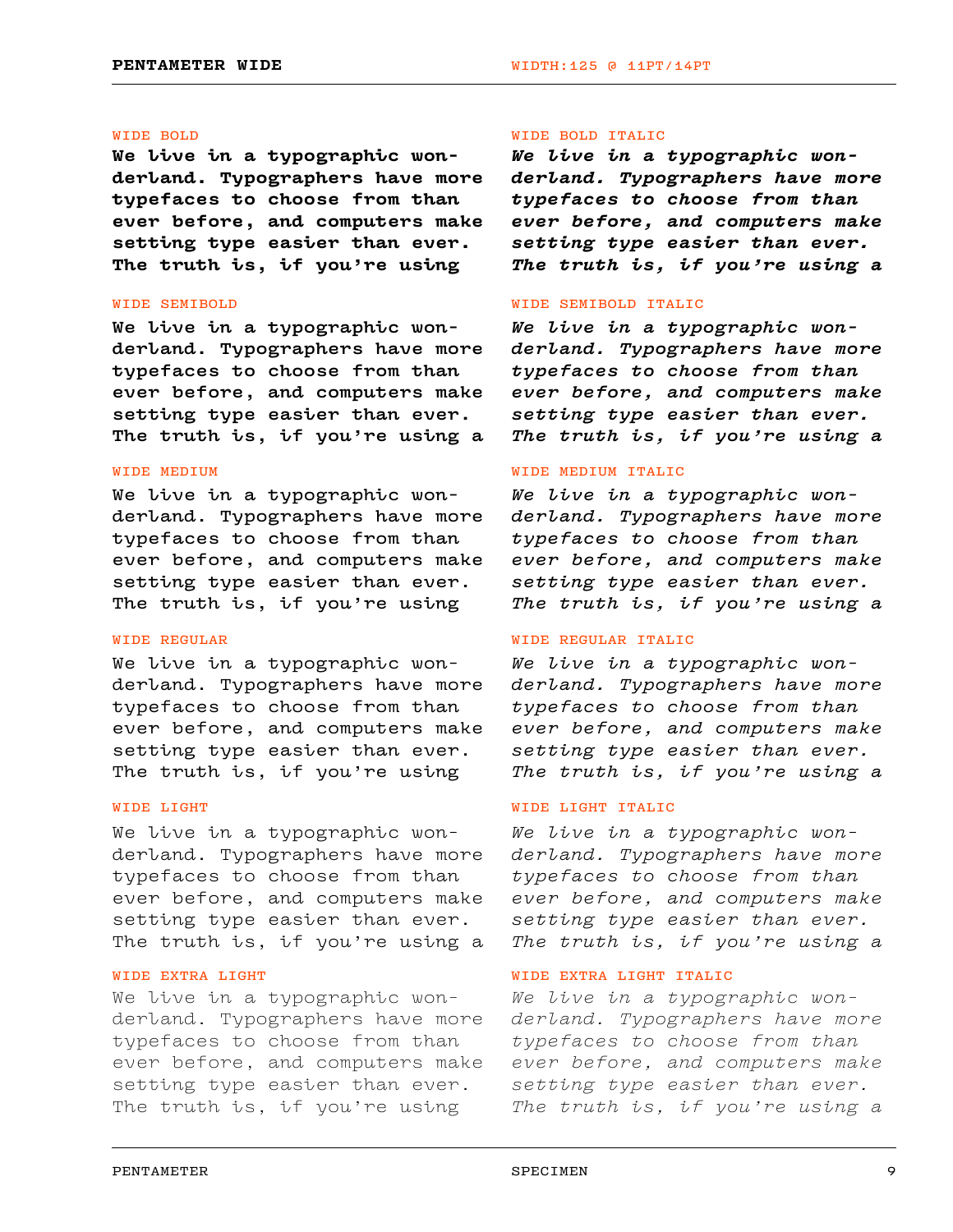### LATIN

AÁĂÂÄÄĀĄÅÅÃÆÆBCĆČÇĈOĐĐĎĐEÉĔĚÊËĖÈĒ ĘFGĞĜĢĠHĦĤIÍĬĨĨİÌĪĮĨIJĨĴJĴKĶLĹĽĻĿŁ MNŃŇŇŅŊOÓŎÔÖŎŐŌØØÕŒPÞQRŔŘRSŚŠŜŞŞ5 **ƏTŦŤŢŢUÚŬŨŨŨŨŲŮŨVWŴŴŴXYÝŶŸŶZŹŽŻ** aáăâäàāąåǻãæǽbcćčçĉċdðďđeéĕěêëėèē ęfgğĝģġhħĥiíĭîïiījjjjĵkķĸlĺľļŀt mnńňñņŋoóŏôöòőōøǿõœpþqrŕřŗsśšŝşșß ətŧťţțuúŭûüùűūųůũvwẃŵẅẁxyýŷÿỳzźžż

# **CYRILLIC**

АБВГЃҐДЕЀЁЖЗИЙЍКЌЛМНОПРСТУЎФХЧЦШЩ ЏЬЪЫЉЊЅЄЭІЇЈЋЮЯЂҒҖҘҚҠҢҪҮҰҲҶҺӀӁӐӔӖ ӘӢӦӨӮӲДЛФабвгѓґдеѐёжзийѝкќлмнопрс туўфхчцшщџьъыљњѕєэіїјћюяђғҗҙқҡңҫү ұҳҷһӀӂӑӕӗәӣӧѳӯӳδӣѿвгджзклтьъю

# GREEK

ΑΒΓΔΕΖΗΘΙΚΛΜΝΞΟΠΡΣΤΥΦΧΨΩΆΈΉΊΌΎΏΪΫ αβγδεζηθικλμνξοπρςστυφχψωάέήίϊΐύϋ ΰόώ

# NUMBERS & PRE-BUILT FRACTIONS

01234567890123456789 1⁄2 1⁄3 2⁄3 1⁄4 3⁄4 1⁄8 3⁄8 5⁄8 7⁄8 0 1 2 3 4 5 6 7 8 9

PUNCTUATION & CURRENCY

.,:;…!¡?¿••«»‹›·;# ̄/\( ) { } [ ] - - - - - \_ <sub>=</sub> , ,, " " ' ' ¤ \$฿₲¢¢¢₡\$₫€fF₴€₺₼₦₨₽₽₹£₸₮₩¥

# MATH & SYMBOLS

+−×÷=≠≡><≥≤±≈¬⌐^~∩Ω∆∞∟∫⌠⌡∏∑√∂µ%‰ |¦†‡ℓ№℮@&↑→↓←◊✓\*⁂※¶§©℗®™℠℅ªº°′″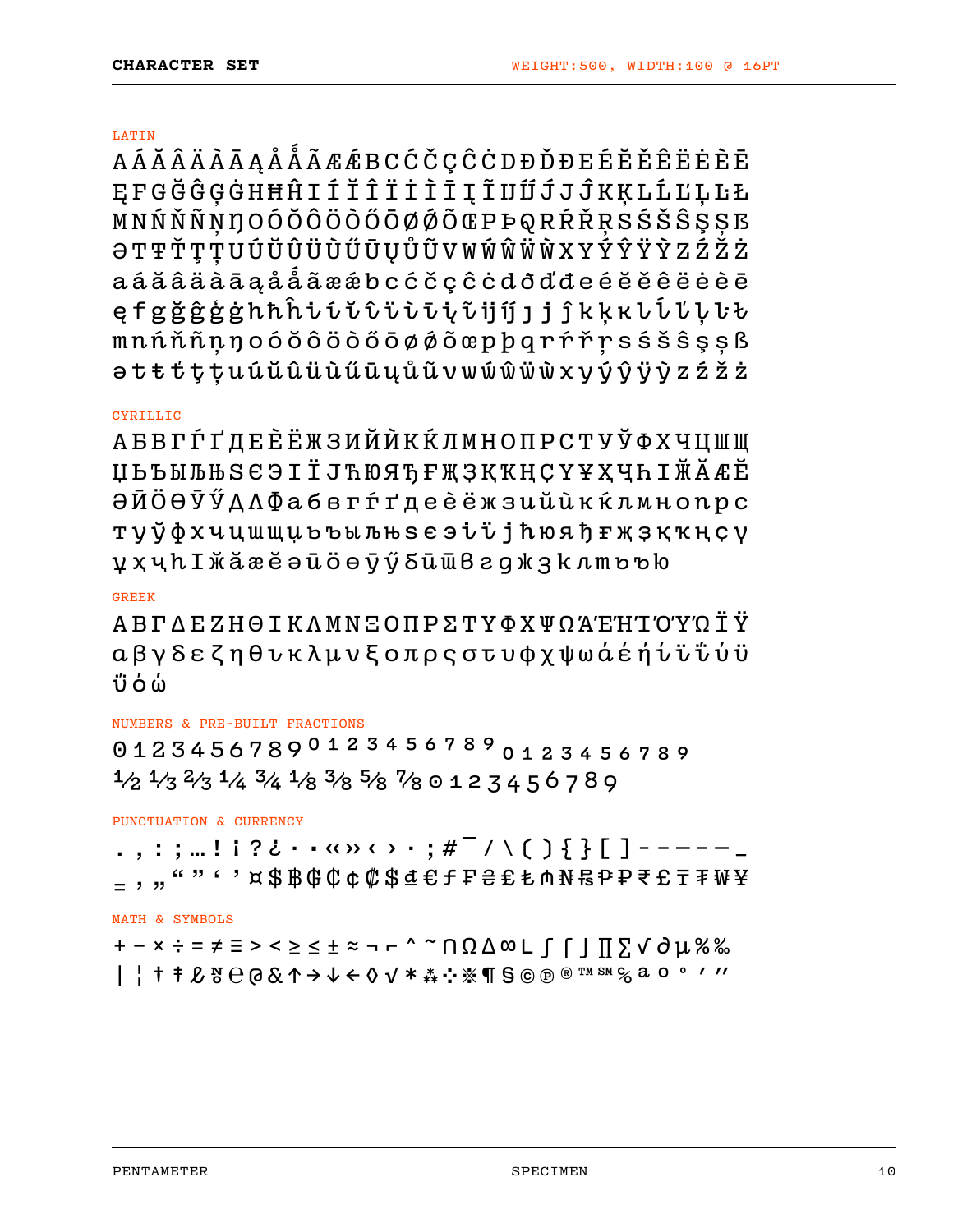OLDSTYLE FIGURES  $504.276.1983 \rightarrow 504.276.1983$ SUPERIOR/INFERIOR  $\frac{1}{2}$ =−1 C8H10N4O2 →  $\frac{1}{2}$ =−1 C<sub>8</sub>H<sub>10</sub>N<sub>4</sub>O<sub>2</sub> FRACTIONS  $1/2$  2/3 3/4 4/5 5/8  $\rightarrow$   $1/2$   $2/3$   $3/4$   $4/5$   $5/8$ F WITH DESCENDER (STYLISTIC SET 1) offscreen falafels → offscreen falafels PROTOCOL LIGATURE (STYLISTIC SET 2) https://type.org → https://type.org WEIGHT-SENSITIVE UNDERLINE (STYLISTIC SET 3) <u>link underlining  $\rightarrow$ </u> link underlining SERBIAN CYRILLIC (STYLISTIC SET 7) бд $n \texttt{t} \rightarrow \texttt{S}$ ди $\bar{u}$ CHUVASH ESDESCENDER (STYLISTIC SET 8)  $C \subset \rightarrow C \subset$ MACEDONIAN CYRILLIC (STYLISTIC SET 9)  $6 \rightarrow 8$ BULGARIAN CYRILLIC ДдЛлФвгжзкнтьъю → ДдЛлФвгжзкнтьъю VERTICALLY CENTERED COLON (STYLISTIC SET 16)  $14:23 \rightarrow 14:23$ 

PRIMES (STYLISTIC SET 19) 58'07" → 58'07"

# ORDINALS

 $No.35 \rightarrow 835$ C/del Sol 8, 4, 1  $\rightarrow$  C/del Sol 8, 4°1<sup>a</sup>